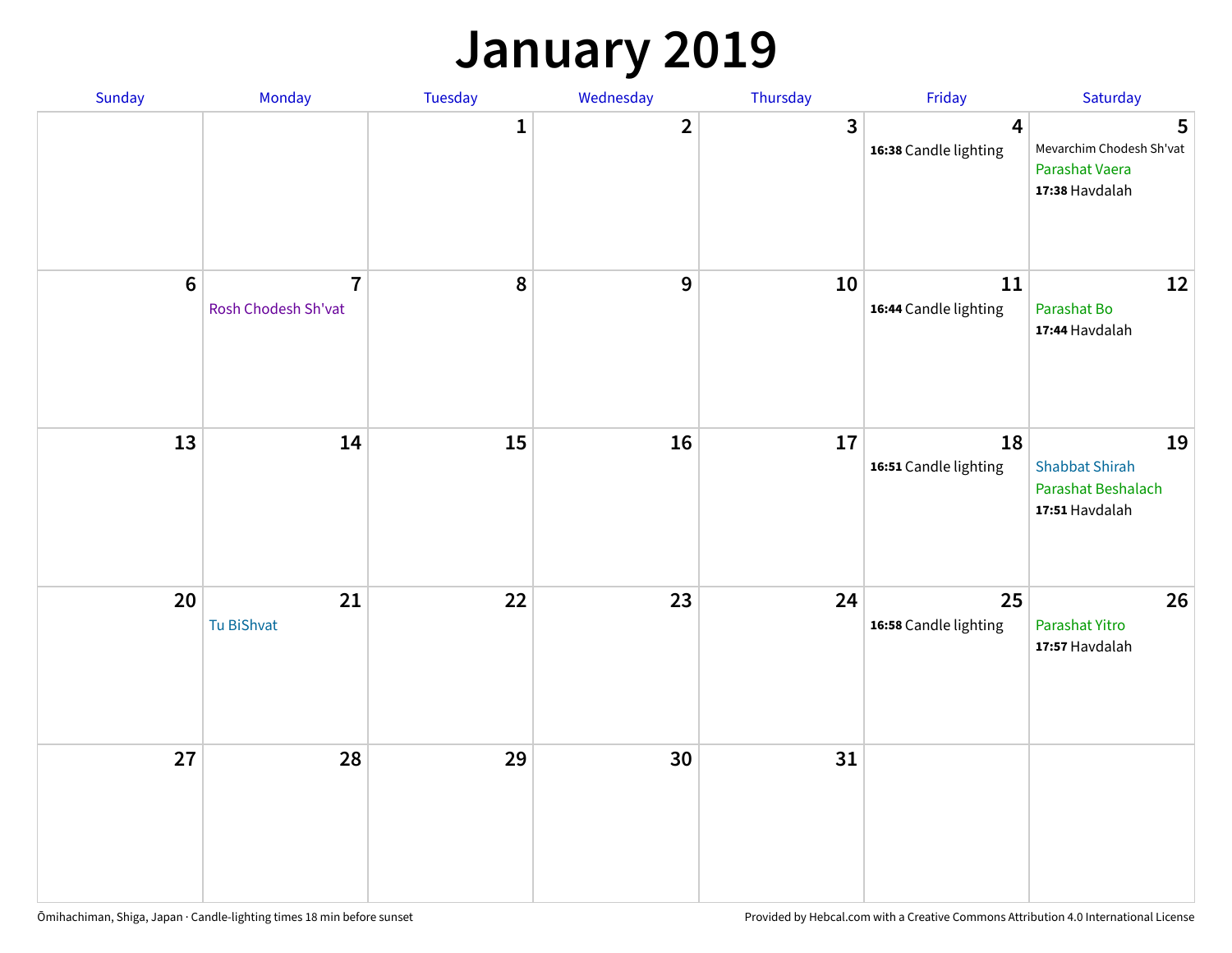# **February 2019**

| Sunday | Monday                  | Tuesday                  | Wednesday                      | Thursday       | Friday                                    | Saturday                                                                           |
|--------|-------------------------|--------------------------|--------------------------------|----------------|-------------------------------------------|------------------------------------------------------------------------------------|
|        |                         |                          |                                |                | $\mathbf{1}$<br>17:05 Candle lighting     | $\overline{2}$<br>Mevarchim Chodesh Adar I<br>Parashat Mishpatim<br>18:04 Havdalah |
| 3      | $\overline{\mathbf{4}}$ | 5<br>Rosh Chodesh Adar I | $\bf 6$<br>Rosh Chodesh Adar I | $\overline{7}$ | $\boldsymbol{8}$<br>17:12 Candle lighting | 9<br>Parashat Terumah<br>18:10 Havdalah                                            |
| 10     | ${\bf 11}$              | 12                       | 13                             | 14             | 15<br>17:19 Candle lighting               | 16<br>Parashat Tetzaveh<br>18:17 Havdalah                                          |
| 17     | 18                      | 19<br><b>Purim Katan</b> | 20                             | 21             | 22<br>17:26 Candle lighting               | 23<br>Parashat Ki Tisa<br>18:23 Havdalah                                           |
| 24     | 25                      | 26                       | 27                             | 28             |                                           |                                                                                    |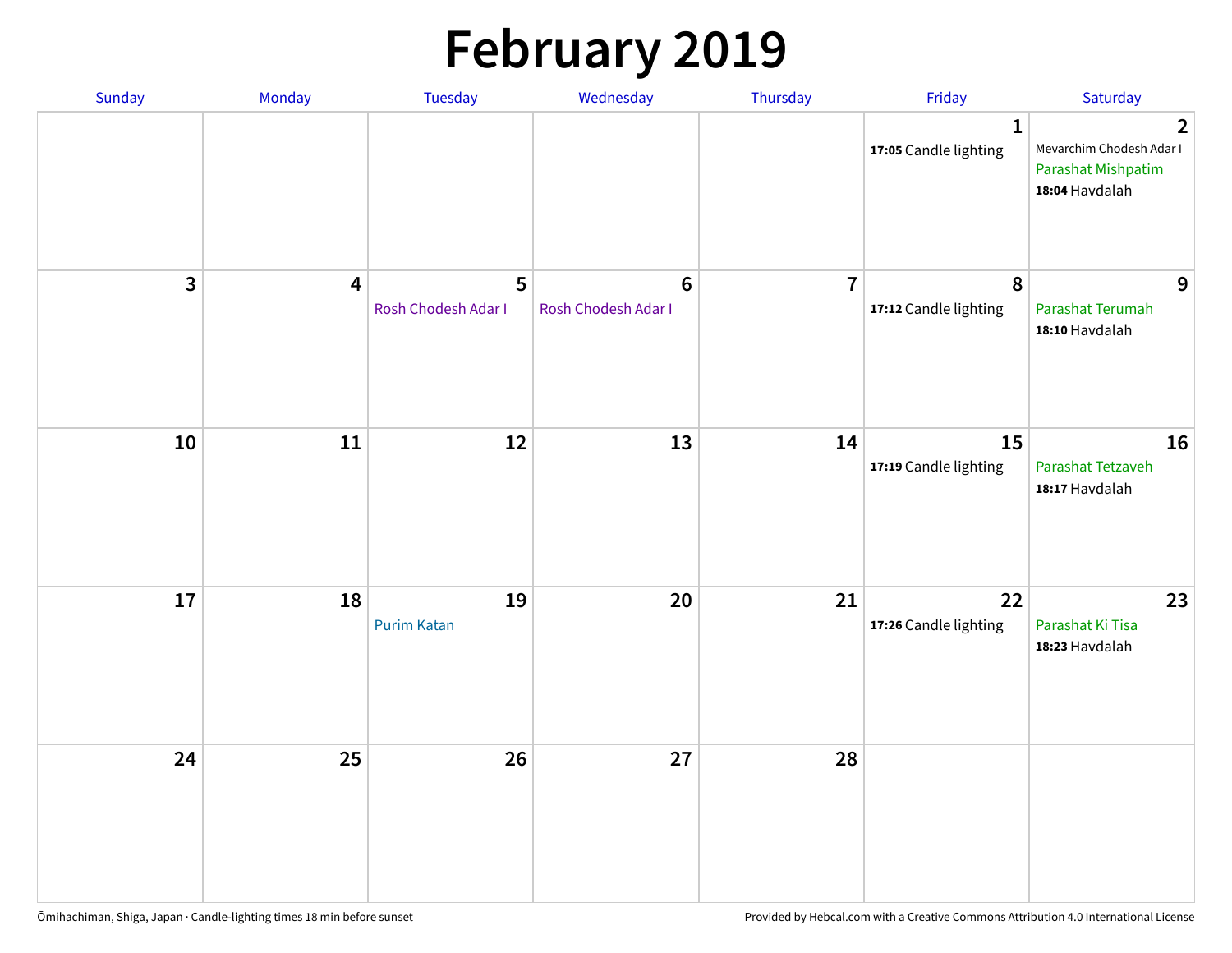### **March 2019**

| Sunday         | Monday | Tuesday | Wednesday                                                                                | Thursday                               | Friday                                              | Saturday                                                                                                      |
|----------------|--------|---------|------------------------------------------------------------------------------------------|----------------------------------------|-----------------------------------------------------|---------------------------------------------------------------------------------------------------------------|
|                |        |         |                                                                                          |                                        | $\mathbf{1}$<br>17:32 Candle lighting               | $\overline{2}$<br><b>Shabbat Shekalim</b><br>Mevarchim Chodesh Adar II<br>Parashat Vayakhel<br>18:29 Havdalah |
| $\overline{3}$ | 4      | 5       | $6\phantom{1}6$                                                                          | $\overline{7}$<br>Rosh Chodesh Adar II | 8<br>Rosh Chodesh Adar II<br>17:38 Candle lighting  | 9<br>Parashat Pekudei<br>18:35 Havdalah                                                                       |
| 10             | 11     | 12      | 13                                                                                       | 14                                     | 15<br>17:44 Candle lighting                         | 16<br><b>Shabbat Zachor</b><br>Parashat Vayikra<br>18:41 Havdalah                                             |
| 17             | 18     | 19      | 20<br>04:46 Fast begins<br><b>Ta'anit Esther</b><br>18:37 Fast ends<br><b>Erev Purim</b> | 21<br>Purim                            | 22<br><b>Shushan Purim</b><br>17:50 Candle lighting | 23<br>Parashat Tzav<br>18:47 Havdalah                                                                         |
| 24             | 25     | 26      | 27                                                                                       | 28                                     | 29<br>17:55 Candle lighting                         | 30<br><b>Shabbat Parah</b><br>Mevarchim Chodesh Nisan<br>Parashat Shmini<br>18:53 Havdalah                    |
| 31             |        |         |                                                                                          |                                        |                                                     |                                                                                                               |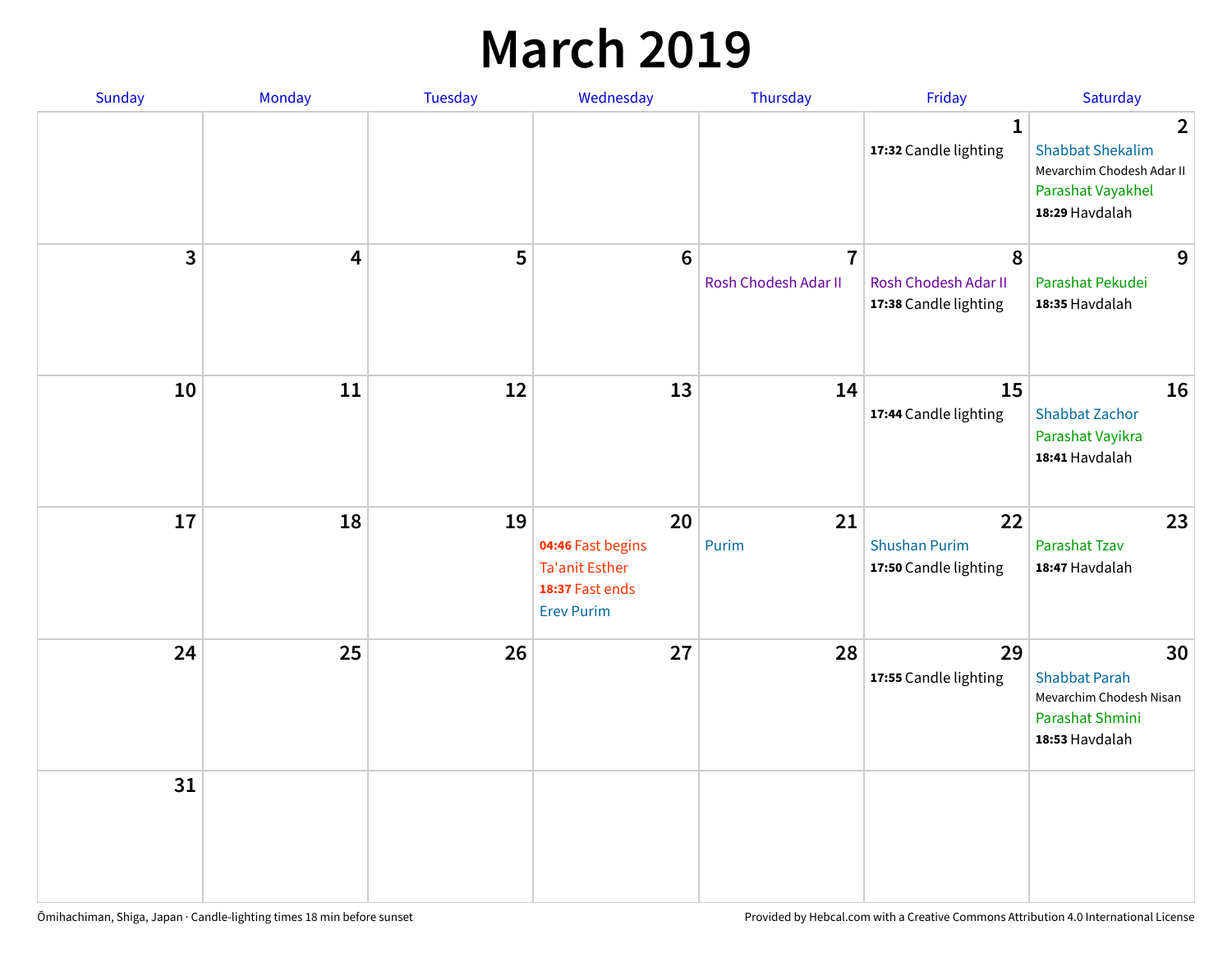### **April 2019**

| Sunday                                   | Monday                  | Tuesday                | Wednesday             | Thursday                                        | Friday                                                                                            | Saturday                                                                                               |
|------------------------------------------|-------------------------|------------------------|-----------------------|-------------------------------------------------|---------------------------------------------------------------------------------------------------|--------------------------------------------------------------------------------------------------------|
|                                          | $\mathbf{1}$            | $\overline{2}$         | 3                     | $\overline{4}$                                  | 5<br>18:01 Candle lighting                                                                        | $6\phantom{1}6$<br>Shabbat HaChodesh<br><b>Rosh Chodesh Nisan</b><br>Parashat Tazria<br>18:59 Havdalah |
| $\overline{7}$                           | 8                       | $\boldsymbol{9}$       | 10                    | 11                                              | 12<br>18:07 Candle lighting                                                                       | 13<br><b>Shabbat HaGadol</b><br>Parashat Metzora<br>19:05 Havdalah                                     |
| 14                                       | 15<br>Yom HaAliyah      | 16                     | 17                    | 18                                              | 19<br>04:01 Fast begins<br><b>Ta'anit Bechorot</b><br><b>Erev Pesach</b><br>18:12 Candle lighting | 20<br>Pesach I<br>19:11 Candle lighting                                                                |
| 21<br><b>Pesach II</b><br>19:12 Havdalah | 22<br>Pesach III (CH"M) | 23<br>Pesach IV (CH"M) | 24<br>Pesach V (CH"M) | 25<br>Pesach VI (CH"M)<br>18:17 Candle lighting | 26<br><b>Pesach VII</b><br>18:18 Candle lighting                                                  | 27<br><b>Pesach VIII</b><br>19:17 Havdalah                                                             |
| 28                                       | 29                      | 30                     |                       |                                                 |                                                                                                   |                                                                                                        |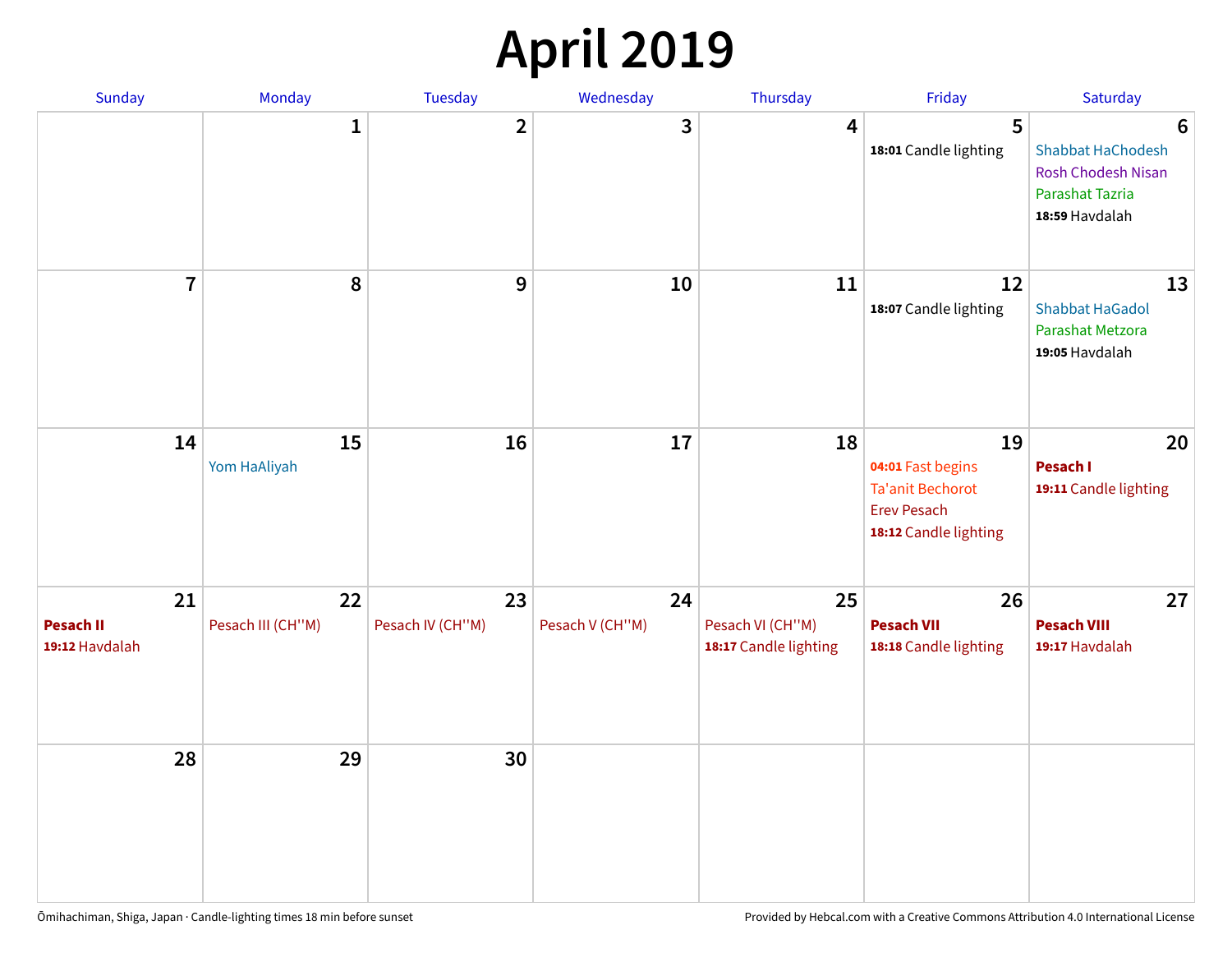### **May 2019**

| Sunday                  | Monday                                | Tuesday        | Wednesday                  | Thursday                      | Friday                                  | Saturday                                                              |
|-------------------------|---------------------------------------|----------------|----------------------------|-------------------------------|-----------------------------------------|-----------------------------------------------------------------------|
|                         |                                       |                | 1                          | $\overline{2}$<br>Yom HaShoah | $\overline{3}$<br>18:24 Candle lighting | 4<br>Mevarchim Chodesh Iyyar<br>Parashat Achrei Mot<br>19:24 Havdalah |
| 5<br>Rosh Chodesh Iyyar | $6\phantom{1}6$<br>Rosh Chodesh Iyyar | $\overline{7}$ | $\pmb{8}$<br>Yom HaZikaron | 9<br>Yom HaAtzma'ut           | 10<br>18:29 Candle lighting             | 11<br>Parashat Kedoshim<br>19:30 Havdalah                             |
| 12                      | 13                                    | 14             | 15                         | 16                            | 17<br>18:35 Candle lighting             | 18<br>Parashat Emor<br>19:37 Havdalah                                 |
| 19<br>Pesach Sheni      | 20                                    | 21             | 22                         | 23<br>Lag BaOmer              | 24<br>18:40 Candle lighting             | 25<br>Parashat Behar<br>19:43 Havdalah                                |
| 26                      | 27                                    | 28             | 29                         | 30                            | 31<br>18:45 Candle lighting             |                                                                       |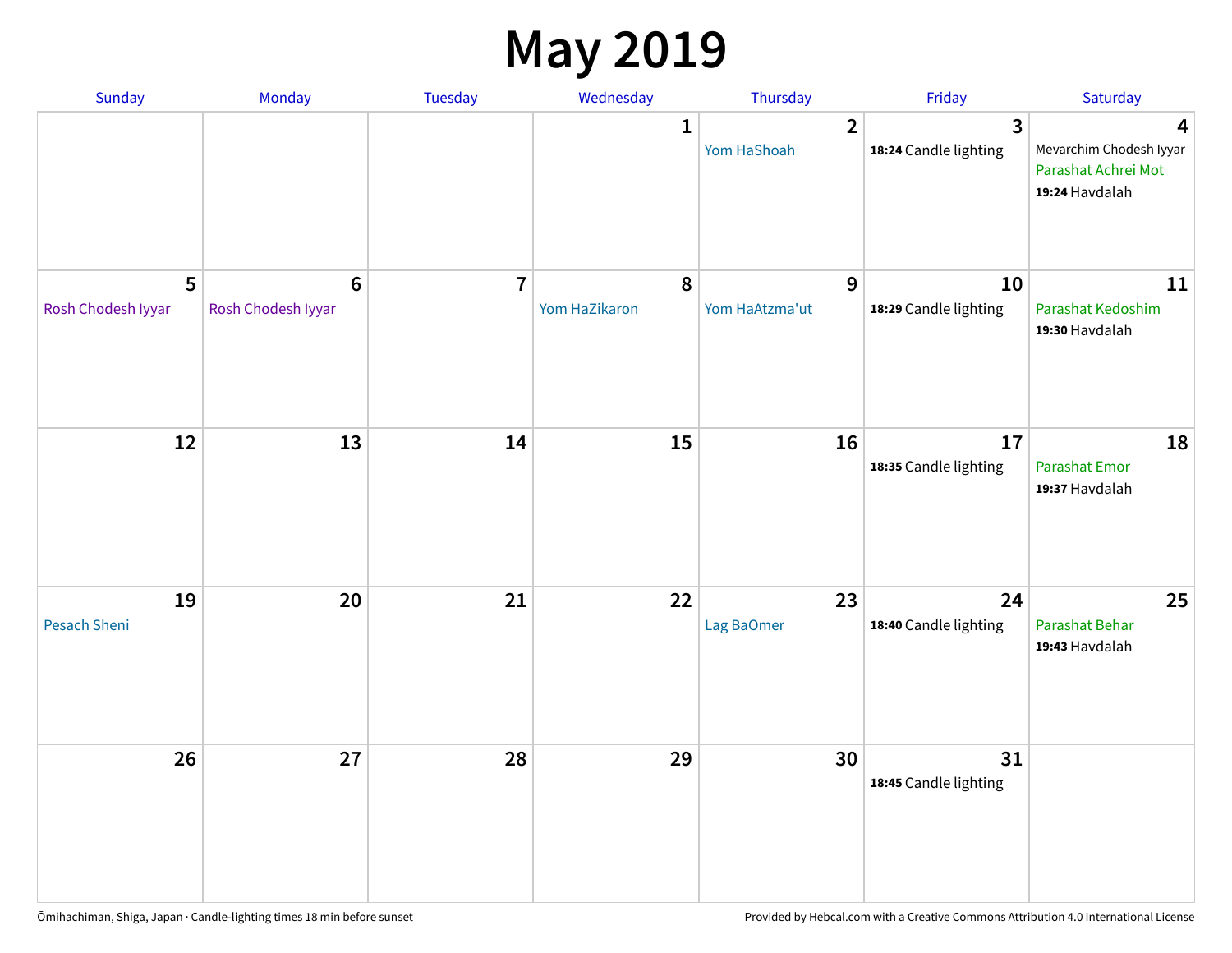#### **June 2019**

| Sunday                                         | Monday                                    | Tuesday                        | Wednesday | Thursday        | Friday                                  | Saturday                                                               |
|------------------------------------------------|-------------------------------------------|--------------------------------|-----------|-----------------|-----------------------------------------|------------------------------------------------------------------------|
|                                                |                                           |                                |           |                 |                                         | 1<br>Mevarchim Chodesh Sivan<br>Parashat Bechukotai<br>19:48 Havdalah  |
| $\overline{2}$<br>Yom Yerushalayim             | $\mathbf{3}$                              | 4<br><b>Rosh Chodesh Sivan</b> | 5         | $6\phantom{1}6$ | $\overline{7}$<br>18:49 Candle lighting | 8<br><b>Erev Shavuot</b><br>Parashat Bamidbar<br>19:53 Candle lighting |
| 9<br><b>Shavuot I</b><br>19:53 Candle lighting | 10<br><b>Shavuot II</b><br>19:54 Havdalah | 11                             | 12        | 13              | 14<br>18:52 Candle lighting             | 15<br><b>Parashat Nasso</b><br>19:56 Havdalah                          |
| 16                                             | 17                                        | 18                             | 19        | 20              | 21<br>18:55 Candle lighting             | 22<br>Parashat Beha'alotcha<br>19:58 Havdalah                          |
| 23                                             | 24                                        | 25                             | 26        | 27              | 28<br>18:55 Candle lighting             | 29<br>Mevarchim Chodesh Tamuz<br>Parashat Sh'lach<br>19:59 Havdalah    |
| 30                                             |                                           |                                |           |                 |                                         |                                                                        |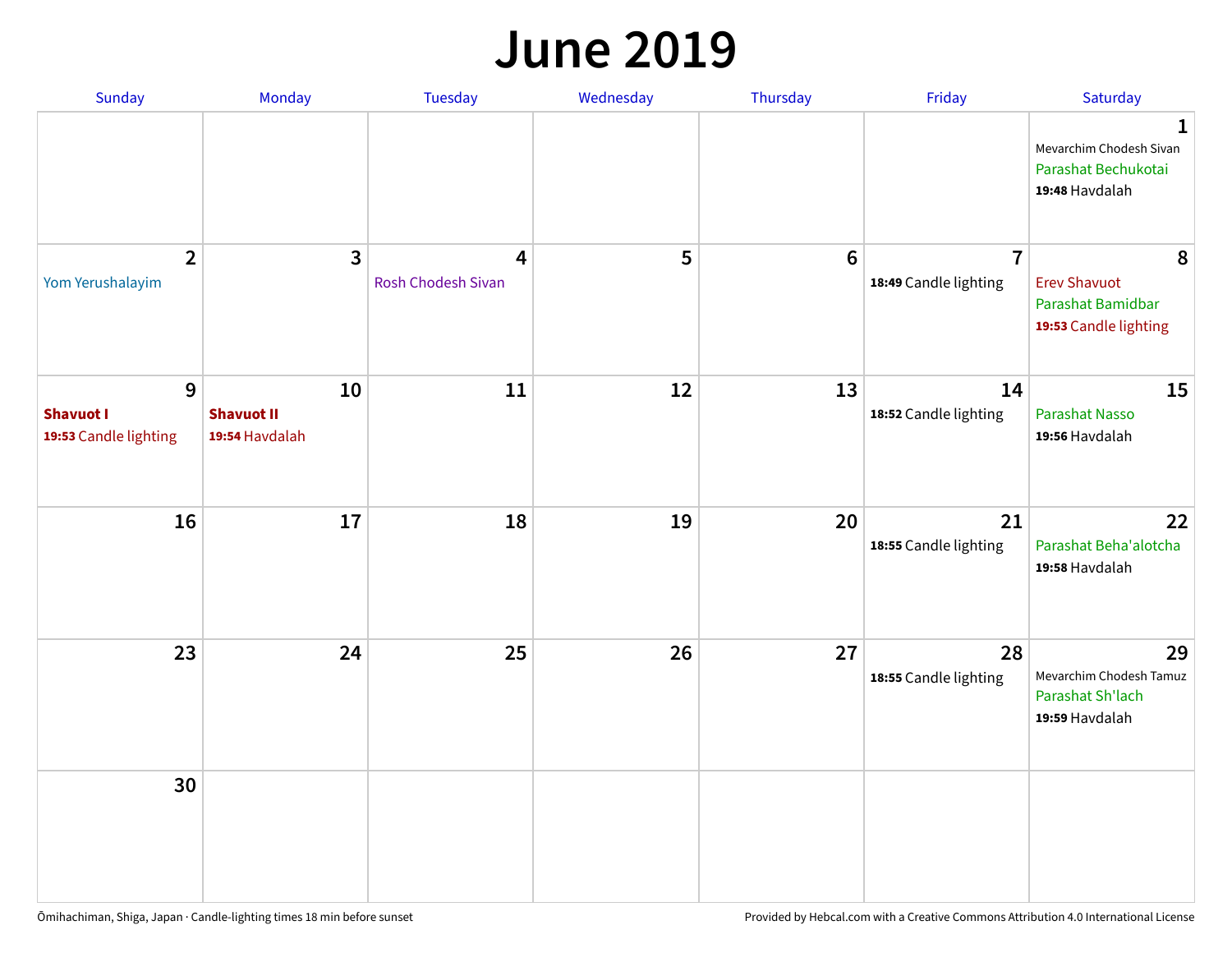# **July 2019**

| Sunday                                                           | Monday       | Tuesday        | Wednesday                                   | Thursday                             | Friday                      | Saturday                                                                |
|------------------------------------------------------------------|--------------|----------------|---------------------------------------------|--------------------------------------|-----------------------------|-------------------------------------------------------------------------|
|                                                                  | $\mathbf{1}$ | $\overline{2}$ | $\overline{3}$<br><b>Rosh Chodesh Tamuz</b> | $\overline{4}$<br>Rosh Chodesh Tamuz | 5<br>18:55 Candle lighting  | $\boldsymbol{6}$<br>Parashat Korach<br>19:58 Havdalah                   |
| $\overline{7}$                                                   | 8            | $\overline{9}$ | 10                                          | 11                                   | 12<br>18:53 Candle lighting | 13<br><b>Parashat Chukat</b><br>19:55 Havdalah                          |
| 14                                                               | 15           | 16             | 17                                          | 18                                   | 19<br>18:50 Candle lighting | 20<br>Parashat Balak<br>19:51 Havdalah                                  |
| 21<br>03:28 Fast begins<br><b>Tzom Tammuz</b><br>19:42 Fast ends | 22           | 23             | 24                                          | 25                                   | 26<br>18:46 Candle lighting | 27<br>Mevarchim Chodesh Av<br><b>Parashat Pinchas</b><br>19:46 Havdalah |
| 28                                                               | 29           | 30             | 31                                          |                                      |                             |                                                                         |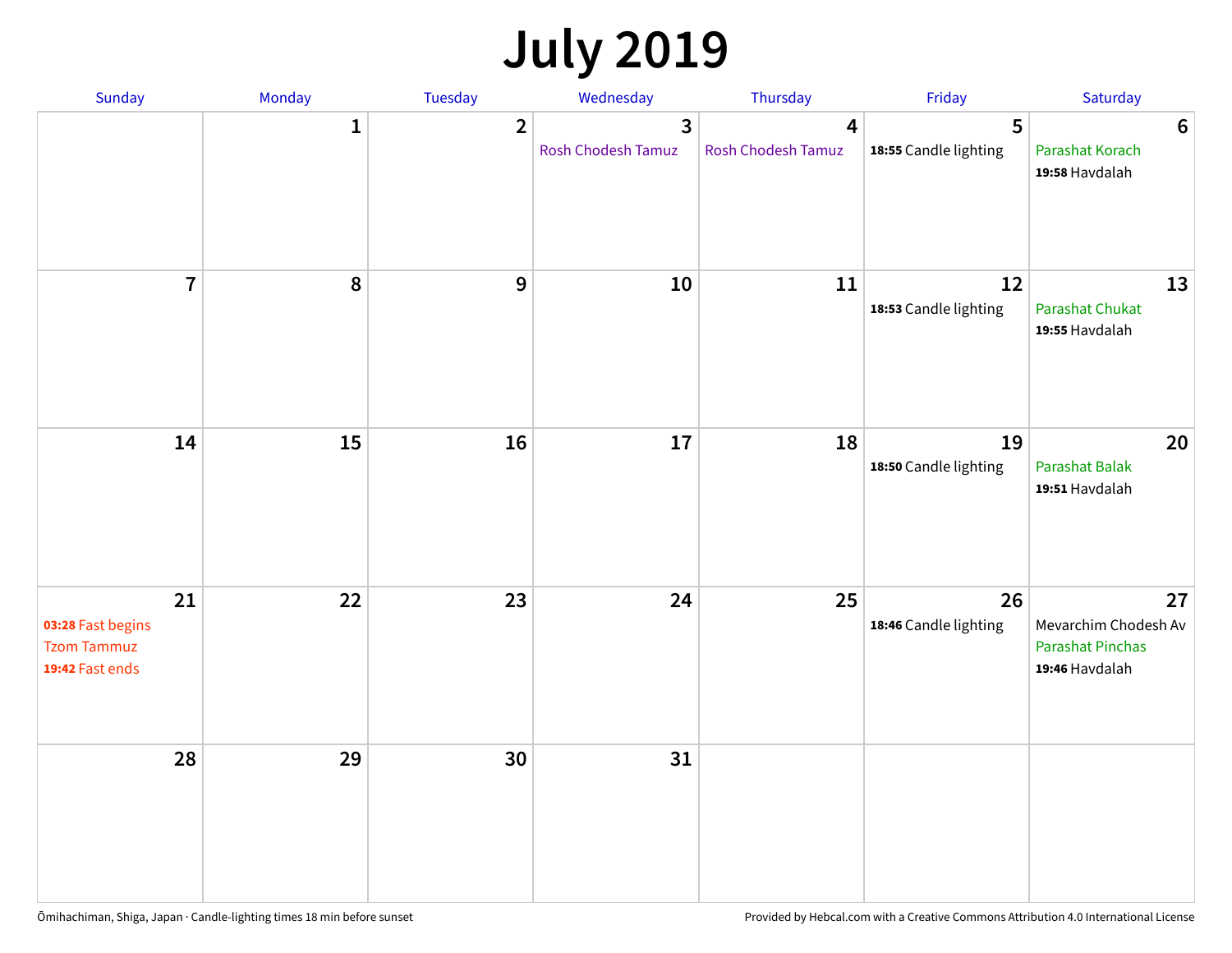# **August 2019**

| Sunday                                          | Monday | Tuesday         | Wednesday      | Thursday     | Friday                                                     | Saturday                                                                                                   |
|-------------------------------------------------|--------|-----------------|----------------|--------------|------------------------------------------------------------|------------------------------------------------------------------------------------------------------------|
|                                                 |        |                 |                | $\mathbf{1}$ | $\overline{2}$<br>Rosh Chodesh Av<br>18:40 Candle lighting | $\overline{3}$<br>Parashat Matot-Masei<br>19:39 Havdalah                                                   |
| $\overline{\mathbf{4}}$                         | 5      | $6\phantom{1}6$ | $\overline{7}$ | 8            | 9<br>18:33 Candle lighting                                 | 10<br><b>Shabbat Chazon</b><br>18:51 Fast begins<br>Erev Tish'a B'Av<br>Parashat Devarim<br>19:31 Havdalah |
| 11<br>Tish'a B'Av (observed)<br>19:22 Fast ends | 12     | 13              | 14             | 15           | 16<br>Tu B'Av<br>18:25 Candle lighting                     | 17<br><b>Shabbat Nachamu</b><br>Parashat Vaetchanan<br>19:23 Havdalah                                      |
| 18                                              | 19     | 20              | 21             | 22           | 23<br>18:17 Candle lighting                                | 24<br>Mevarchim Chodesh Elul<br><b>Parashat Eikev</b><br>19:13 Havdalah                                    |
| 25                                              | 26     | 27              | 28             | 29           | 30<br>18:08 Candle lighting                                | 31<br><b>Rosh Chodesh Elul</b><br>Parashat Re'eh<br>19:04 Havdalah                                         |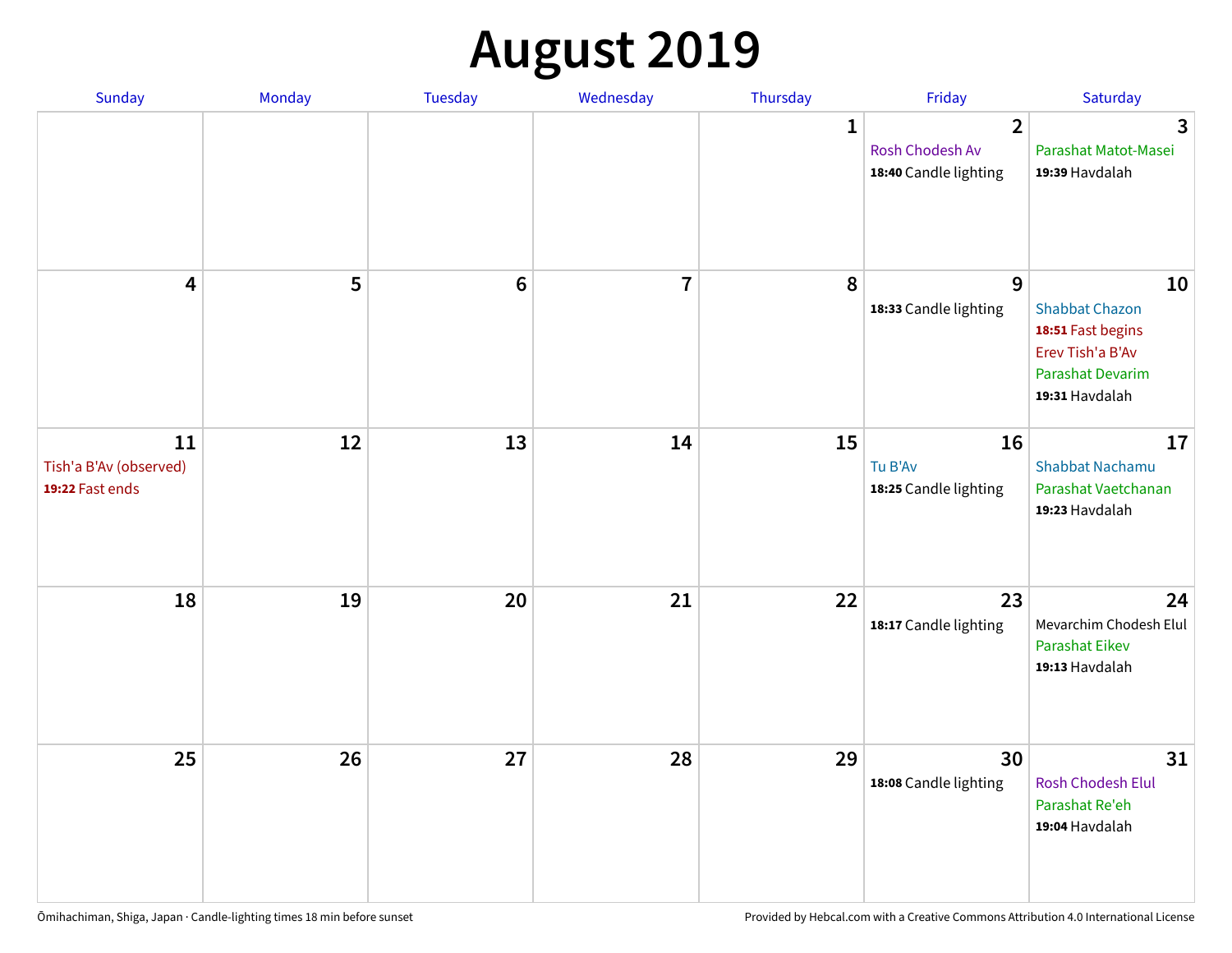### **September 2019**

| Sunday                                                      | Monday                                           | Tuesday | Wednesday | Thursday | Friday                           | Saturday                                                    |
|-------------------------------------------------------------|--------------------------------------------------|---------|-----------|----------|----------------------------------|-------------------------------------------------------------|
| $\mathbf{1}$<br>Rosh Hashana LaBehemot<br>Rosh Chodesh Elul | $\overline{2}$                                   | 3       | 4         | 5        | $\bf 6$<br>17:58 Candle lighting | $\overline{7}$<br><b>Parashat Shoftim</b><br>18:53 Havdalah |
| 8                                                           | 9                                                | 10      | 11        | 12       | 13<br>17:48 Candle lighting      | 14<br>Parashat Ki Teitzei<br>18:43 Havdalah                 |
| 15                                                          | 16                                               | 17      | 18        | 19       | 20<br>17:38 Candle lighting      | 21<br>Leil Selichot<br>Parashat Ki Tavo<br>18:33 Havdalah   |
| 22                                                          | 23                                               | 24      | 25        | 26       | 27<br>17:28 Candle lighting      | 28<br>Parashat Nitzavim<br>18:22 Havdalah                   |
| 29<br>Erev Rosh Hashana<br>17:25 Candle lighting            | 30<br>Rosh Hashana 5780<br>18:20 Candle lighting |         |           |          |                                  |                                                             |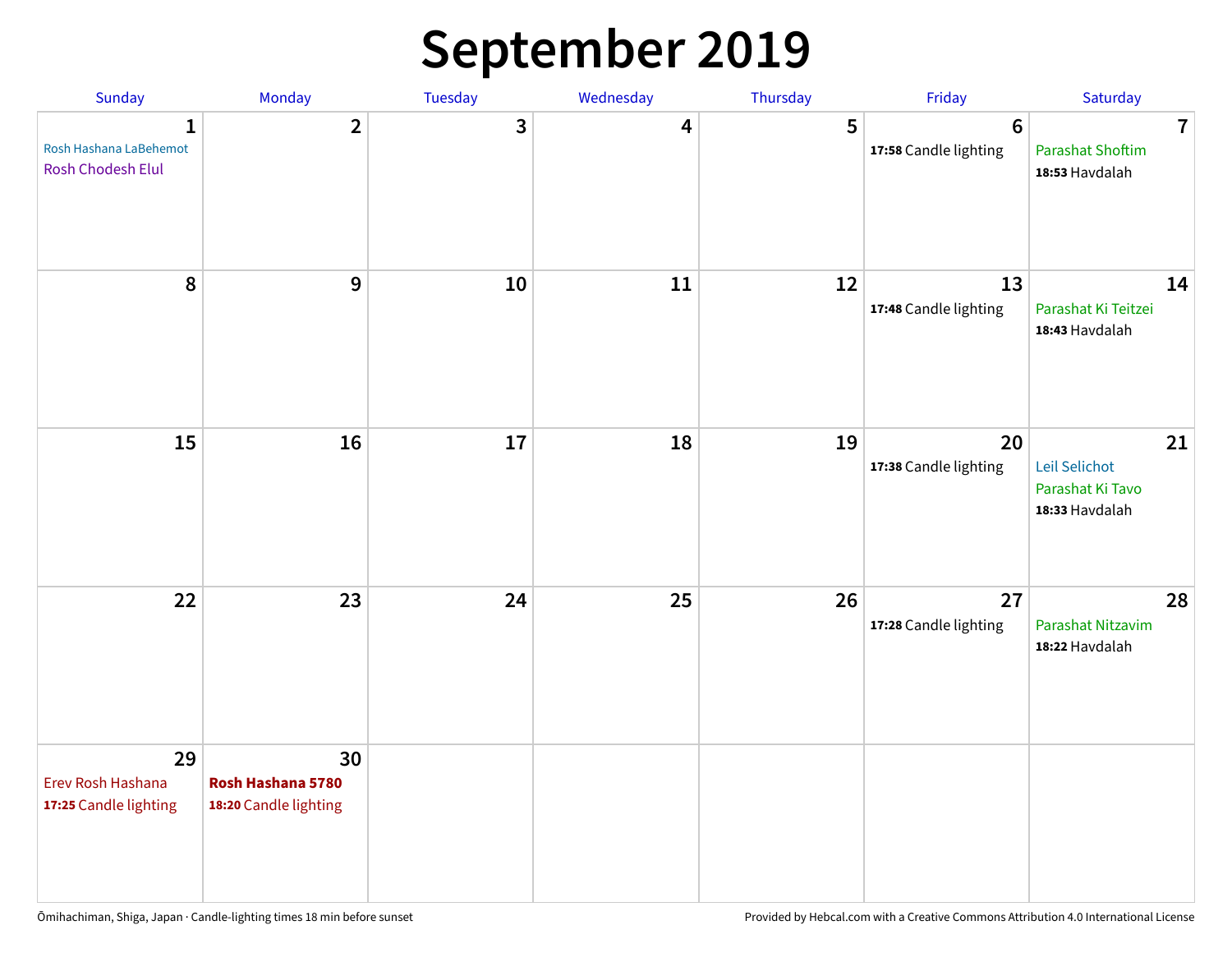### **October 2019**

| <b>Sunday</b>                                            | <b>Monday</b>                                        | <b>Tuesday</b>                                           | Wednesday                                                                      | Thursday               | Friday                                         | Saturday                                                                       |
|----------------------------------------------------------|------------------------------------------------------|----------------------------------------------------------|--------------------------------------------------------------------------------|------------------------|------------------------------------------------|--------------------------------------------------------------------------------|
|                                                          |                                                      | $\mathbf{1}$<br><b>Rosh Hashana II</b><br>18:18 Havdalah | $\overline{2}$<br>04:37 Fast begins<br><b>Tzom Gedaliah</b><br>18:10 Fast ends | 3                      | $\overline{4}$<br>17:18 Candle lighting        | 5<br><b>Shabbat Shuva</b><br>Parashat Vayeilech<br>18:13 Havdalah              |
| $6\phantom{1}$                                           | $\overline{7}$                                       | 8<br><b>Erev Yom Kippur</b><br>17:12 Candle lighting     | 9<br><b>Yom Kippur</b><br>18:07 Havdalah                                       | 10                     | 11<br>17:08 Candle lighting                    | 12<br>Parashat Ha'Azinu<br>18:03 Havdalah                                      |
| 13<br><b>Erev Sukkot</b><br>17:06 Candle lighting        | 14<br>Sukkot I<br>18:01 Candle lighting              | 15<br><b>Sukkot II</b><br>17:59 Havdalah                 | 16<br>Sukkot III (CH"M)                                                        | 17<br>Sukkot IV (CH"M) | 18<br>Sukkot V (CH"M)<br>16:59 Candle lighting | 19<br>Sukkot VI (CH"M)<br>17:54 Havdalah                                       |
| 20<br>Sukkot VII (Hoshana Raba)<br>16:57 Candle lighting | 21<br><b>Shmini Atzeret</b><br>17:52 Candle lighting | 22<br><b>Simchat Torah</b><br>17:51 Havdalah             | 23                                                                             | 24                     | 25<br>16:51 Candle lighting                    | 26<br>Mevarchim Chodesh Cheshvan<br><b>Parashat Bereshit</b><br>17:47 Havdalah |
| 27                                                       | 28                                                   | 29<br>Rosh Chodesh Cheshvan                              | 30<br>Rosh Chodesh Cheshvan                                                    | 31                     |                                                |                                                                                |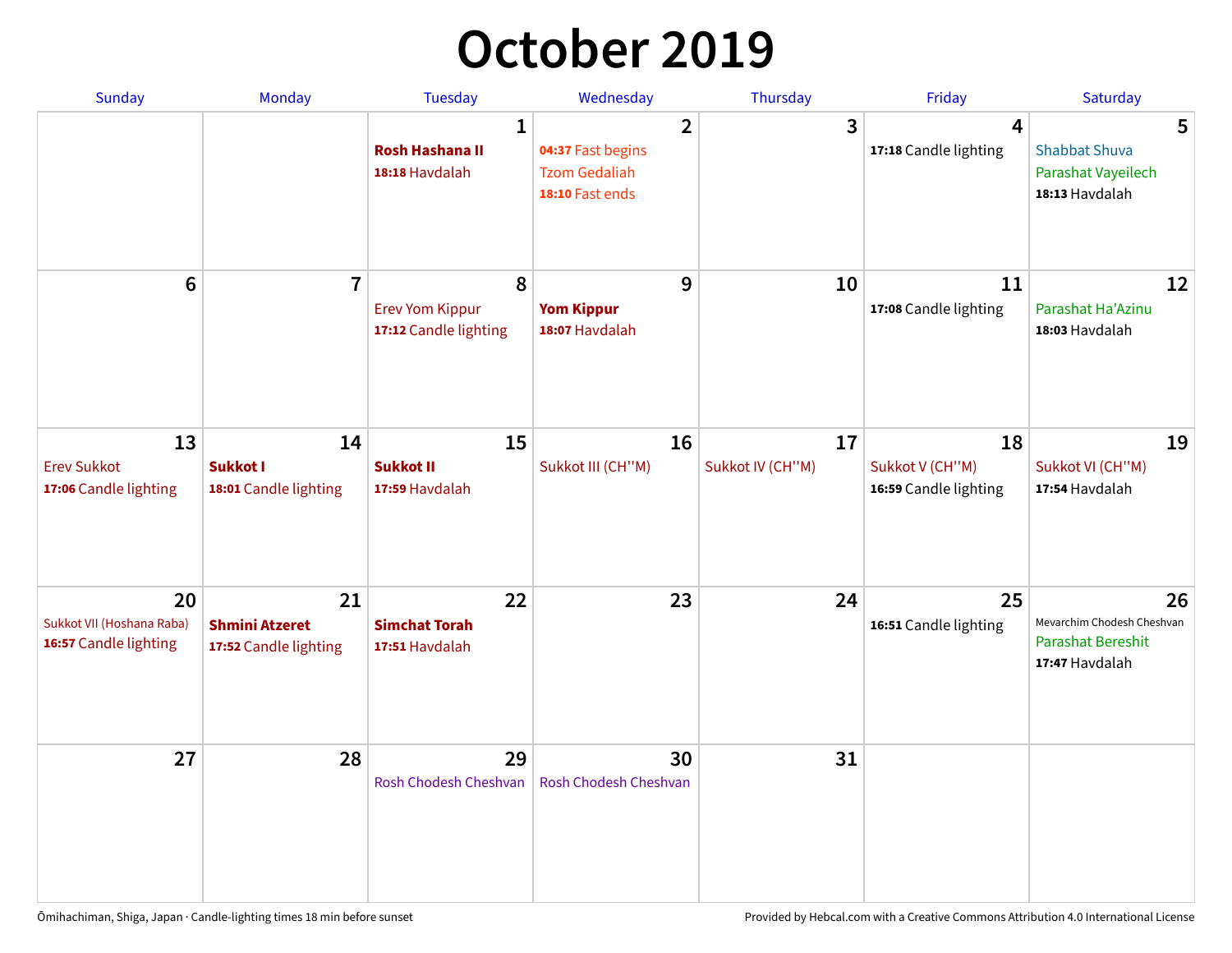#### **November 2019**

| Sunday | Monday                  | <b>Tuesday</b>                      | Wednesday      | Thursday                  | Friday                                                    | Saturday                                                                 |
|--------|-------------------------|-------------------------------------|----------------|---------------------------|-----------------------------------------------------------|--------------------------------------------------------------------------|
|        |                         |                                     |                |                           | $\mathbf{1}$<br>16:43 Candle lighting                     | $\overline{2}$<br><b>Parashat Noach</b><br>17:40 Havdalah                |
| 3      | $\overline{\mathbf{4}}$ | 5<br>Yom HaAliyah School Observance | $6\phantom{1}$ | $\overline{7}$            | 8<br>16:37 Candle lighting                                | 9<br>Parashat Lech-Lecha<br>17:34 Havdalah                               |
| 10     | 11                      | 12                                  | 13             | 14                        | 15<br>16:32 Candle lighting                               | 16<br>Parashat Vayera<br>17:29 Havdalah                                  |
| 17     | 18                      | 19                                  | 20             | 21                        | 22<br>16:28 Candle lighting                               | 23<br>Mevarchim Chodesh Kislev<br>Parashat Chayei Sara<br>17:26 Havdalah |
| 24     | 25                      | 26                                  | 27<br>Sigd     | 28<br>Rosh Chodesh Kislev | 29<br><b>Rosh Chodesh Kislev</b><br>16:26 Candle lighting | 30<br><b>Parashat Toldot</b><br>17:25 Havdalah                           |